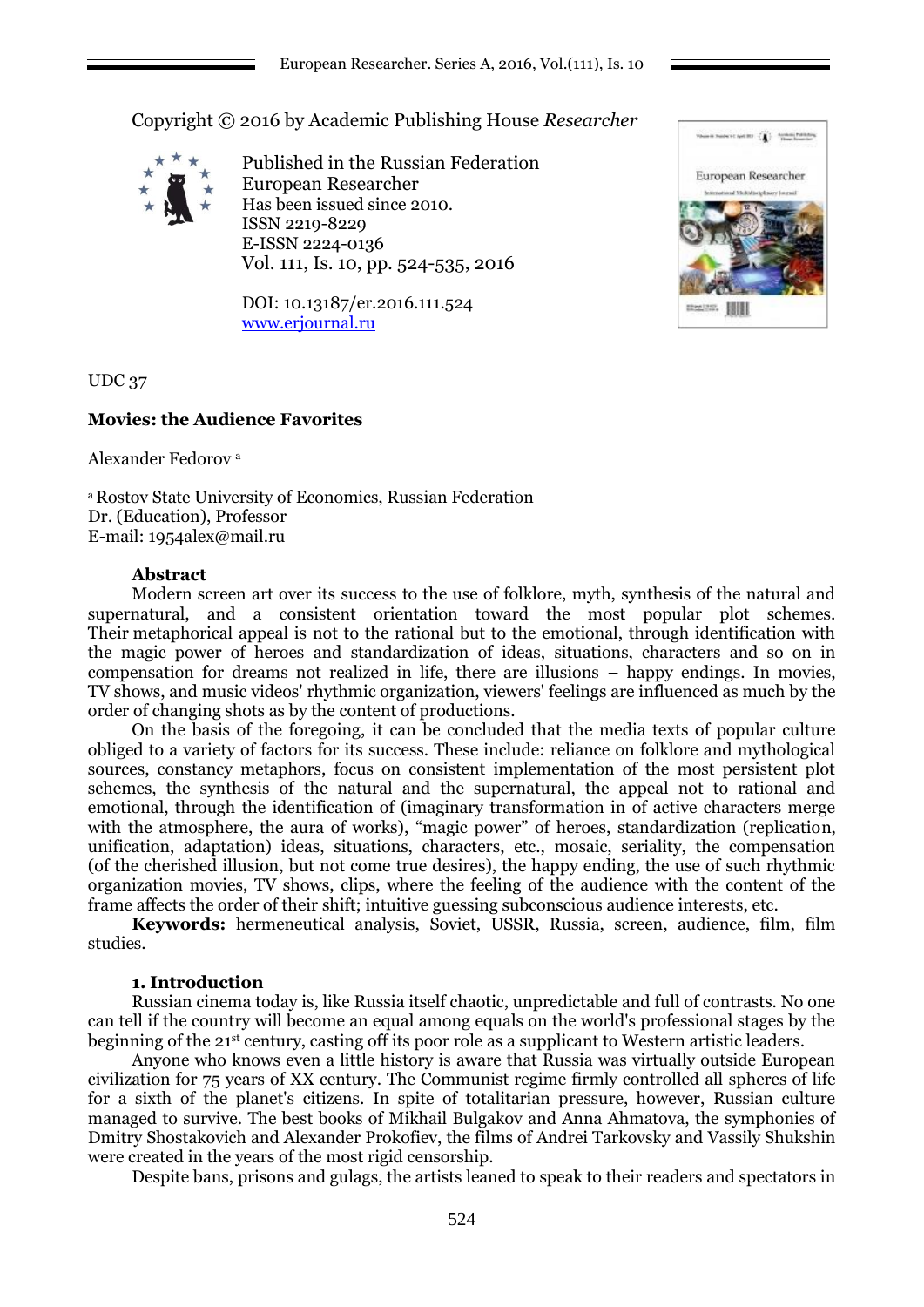some sort of *language of initiates*. Music, without clearly defined plot, made it much easier to do this. Writers, directors and actors were forced to talk about many things in hints and symbols, taking advantage of legends, fairy tales and parables.

Russian authorities of the 1960s through the 1980s officially supported the publication and distribution of classical literature – the works of Lev Tolstoy, Alexander Pushkin, Nikolai Gogol, Ivan Turgenev, Anton Chekhov, etc. The best film directors knew this, and were aware of weakened censorial control applied, at times, to screen adaptations. Consequently, the period saw *The Nest of Noble Family* (1968) based on Turgenev novel and *Uncle Vanya* (1971) based on Chekhov's play, directed by Andrei Konchalovsky.

There were also *Station's Employee* (1972, using Pushkin's prose) directed by Sergey Soloviev, *Dead Souls* (1984, from the Gogol novel) directed by Mikhail Schweitzer, and others. Nikita Mikhalkov, making films based on Chekhov (*Unfinished Piece for Mechanical Piano*, 1976) and Ivan Goncharov (*Several Days in the Life of Oblomov*, 1980), succeeded in telling more about the situation in Russia – and the national character – than the majority of his colleagues whose pictures dealt with the country's modern life. Oblomov embodies the paradoxes of mysterious Russian soul: intelligence, talent and an innate sense of beauty go poignantly hand in hand with passivity, laziness, sleepy inaction and abstract dreaming...

The Russian cinematic fairy tale also has old traditions, founded by Alexander Row (*The Frosty Fire, Water and Cooper Trumpets, Morozko,* etc.) and Alexander Ptushko (*The Stone Flower, Sadko*). Until recently, however, fantasy films had to submit to two unwritten rules: all except a few were made for a children's audience, and the action had to take place in ancient times, in a faraway kingdom. The first rule dictated an understandable style for the fairy tale, with vivid, clear pictures and vocabulary, and villains looking not very fearful but on the contrary, usually, funny and harmless. The second rule was very seldom infringed, because magicians, witches, demons and other fairy characters – according to "highly placed" thought – could be perceived as an embodiment of the authors' mysticism intruding on a modern background. In these cases, when magic and witchery were admitted into our days (as in *The Snowy Fairy Tale* by E. Shengelaya and A. Saharov), unintended associations and parallels appeared.

In the word, the production of films similar to *The Omen* by Richard Donner and *The Shining* by Stanley Kubrick for the Russian screen couldn't be even imagined until 1980-s. Now the situation has turned 180 degrees. Russian screen are full of foreign and indigenous horror films and fearsome tales that chill the blood. Vampires, demons, witches and others evil spirits have become frequent guests on video and cinema circuits from Moscow to the very frontiers...

Remarkable Russian actors – Oleg Dal (1941-1981), Vladimir Vissotsky (1938-1980), Anatoly Solonitsin (1934-1982), Vladislaw Dvorzecki (1937-1978), Nikolai Grinko (1920-1989), Alexander Kaidanovsky (1946-1995) – very often played heroes who stood beyond the usual circle of life on the screen of the 1960-s and 1970-s. The Fairy Ivans, fools and intelligent outsiders of Oleg Dal. The hot-tempered, contentious, furious romantics of Vissotsky. The inspired, always doubtful or cynical, devastated heroes of Solonitsin (Andrei Tarkovsky's favorite actor)... These were in opposition to the artificial characters distilled in the retort of Socialist Realism.

Censorship was ruthless to the filmmakers. Important scenes, phrases and frames were cut out of many movies. Yet Tarkovsky's *Andrei Rublev* (1966), despite all the alterations, extolled Russian culture and closely connected with the Orthodox faith, while Elem Klimov's *The Parting* (1981) remained an angry accusation of the political system of the time, aspiring to destroy this same culture and religion.

After the widespread destruction of temples and churches in the 1920-s and 1930-s, Russian culture became a peculiar national religion; as the only source of spirituality, it allowed people who could not stand slavery to maintain a dream of Beauty during the hardest years.

Indisputably, politics had a highly negative influence on the development of Russian culture and education, but the classical legacy of art helped people to survive. Every new truthful book or film of the masters was perceived throughout the country as a desirable breath of cool wind. I remember how the books of Alexander Solzhenitsyn were handed around, how the films of Marlen Hutsiev or Gregory Chuhrai, in the 1960s, were discussed till voices became hoarse. And what events for Russian viewers in the 1970s were screenings of masterpieces by Federico Fellini (*Amarcord, Orchestra Rehearsal*)!

Another paradox of Russian life is that all people hoped for and aspired to the "light future",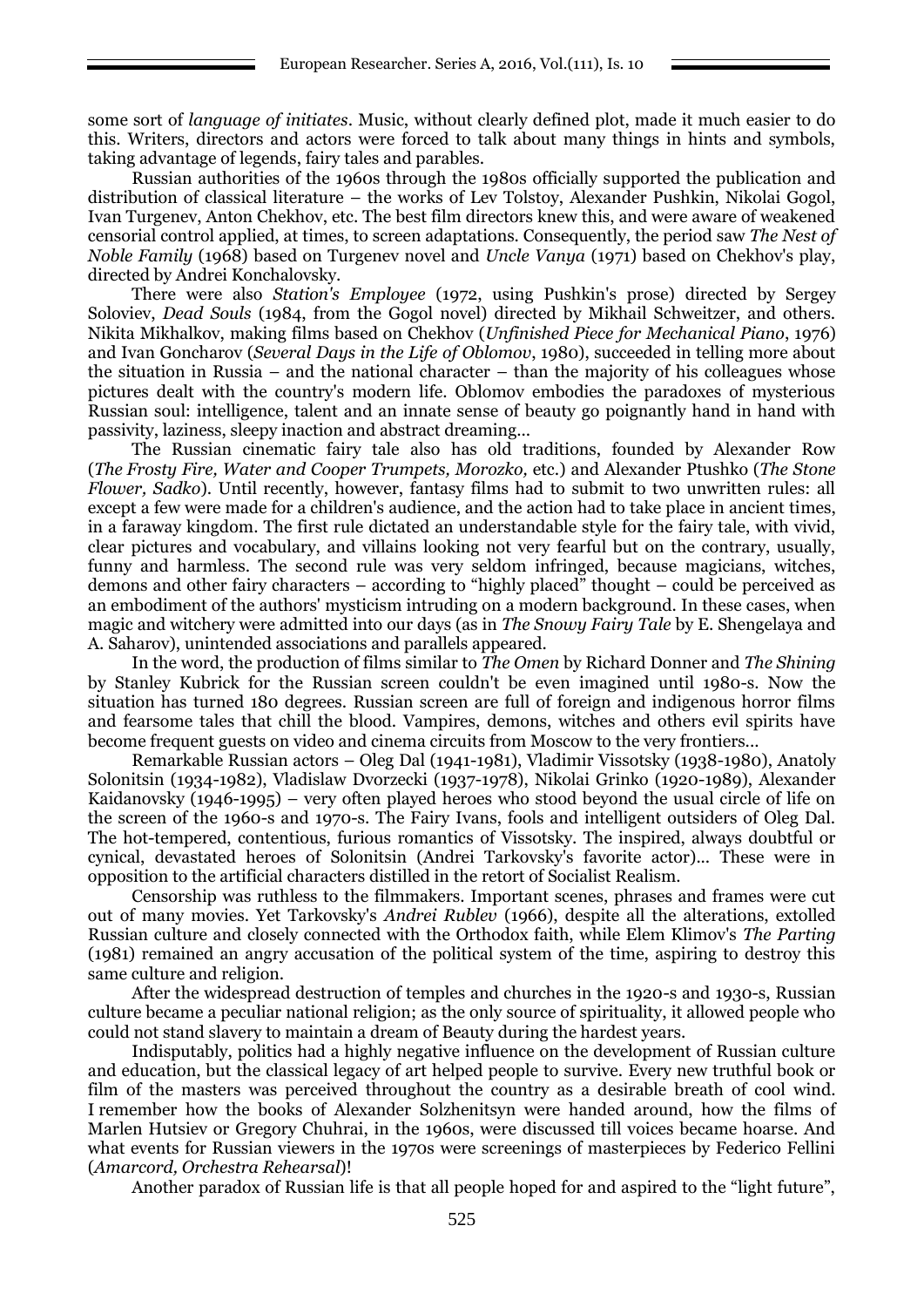yet their ranks included dissenters who were Slavophiles, craving a return to the Russia of 1913, and dissenters of Western orientation who wanted a rapprochement with America, while the majority of the so-called "common people" faithfully waited for a near-Socialist paradise of wellbeing and, in the name of this, were ready to tolerate "temporary" hardships. Today a lot of Russian politicians try to find some "middle way" between capitalism and socialism where, to trust the premises of fashionable leaders, harmony will reign. In the political, economical currents some Russian filmmakers thoroughly lost their bearings, becoming victims of the whirlpools, submerged stones and shallows. Having got rid of censorship and having been given *carte blanche* in freedom of thought, they began to throw onto the screen what they apparently believed were commercial and brave statements, but which in fact were monotonous, non-competitive films. The freedom didn't evoke the expected abundance of masterpieces, because bitter truth alone isn't enough for the creation of a work of art. Talent is also needed, and it is everywhere in deficit.

Some Russian cineastes, finding it harder and harder to work in the Motherland in a condition of permanent economic crisis, are gathering under Western's roofs. It is rather logical: Russian filmmakers hope that West will become a gate to the world screen for them; at home indigenous movies are being forced out by American production everywhere. Only the most entertaining Russian films manage to survive the competition in such conditions, but they, as usual, copy U.S. pictures and don't hold any special interest as art. Undoubtedly, such work in the West requires a certain attention to the producers' wishes and an orientation toward middle-ofthe-road European and American viewer's tastes. Well, don't judge and you will not be judged...

The words of Russian great writer Gogol about the *Bird-troika* – Russia – therefore turned out to be really prophetic: "Russia, where are you rushing to? Give the answer. No answer".

#### **2. Material and methods**

The main materials for this article was the area: the books, articles and films. The methods of theoretical research: classification, comparison, analogy, induction and deduction, abstraction and concretization, theoretical analysis and synthesis; and methods of empirical research: collecting information related to the research subjects. Effectiveness of such methods has been proven as the Western (R. Taylor, D. Youngblood, A. Lawton et al.), And Russian (N. Zorkaya, E. Ivanyan, A. Kolesnikova, M. Turovskaya) researchers. I used also the method of hermeneutic analysis of the cultural context of media texts (Eco, 1976; Potter, Thai, 2016; Silverblatt, 2001, 2016). This method connected with the key concepts of media literacy education (media agencies, media categories, media language, media technologies, media representations, media audiences etc.)

### **3. Discussion**

Modern screen art over its success to the use of folklore, myth, synthesis of the natural and supernatural, and a consistent orientation toward the most popular plot schemes. Their metaphorical appeal is not to the rational but to the emotional, through identification with the magic power of heroes and standardization of ideas, situations, characters and so on in compensation for dreams not realized in life, there are illusions – happy endings. In movies, TV shows, and music videos' rhythmic organization, viewers' feelings are influenced as much by the order of changing shots as by the content of productions.

American critic Richard Corliss noted that for the creators of many Hollywood movies plot is a thing of past, and these movies are more thrilling than satisfying. Their main impact on most of the youthful public lies in the expect special effects making spectators gasp in surprise or freeze with fright. This *dynamic cinema*, according to Corliss, put higher demands on viewers, because we have to follow every frame of a shot waiting for the trick (Corliss, 1990). These features of mass culture reveal themselves in some favorite movies of the Russian audience. They are clear embodiments of the above-mentioned *phenomenon of mass success* tendencies.

The action in these films moves form one short episode to another (in order not to be boring to viewers) with sensational informativeness: event take place at various exotic locations in a cruel world of pirate's drug dealers, Mafia men, racketeers and prostitutes. Psychological pressure is active – throughout the stories the idea that sly enemies (inner and external) are scheming is repeated over and over. Now something mean is planned, now somebody is robbed; now positive heroes are attacked...

The main hero of these movies is an almost magical, fairy-tale character. Cute, strong and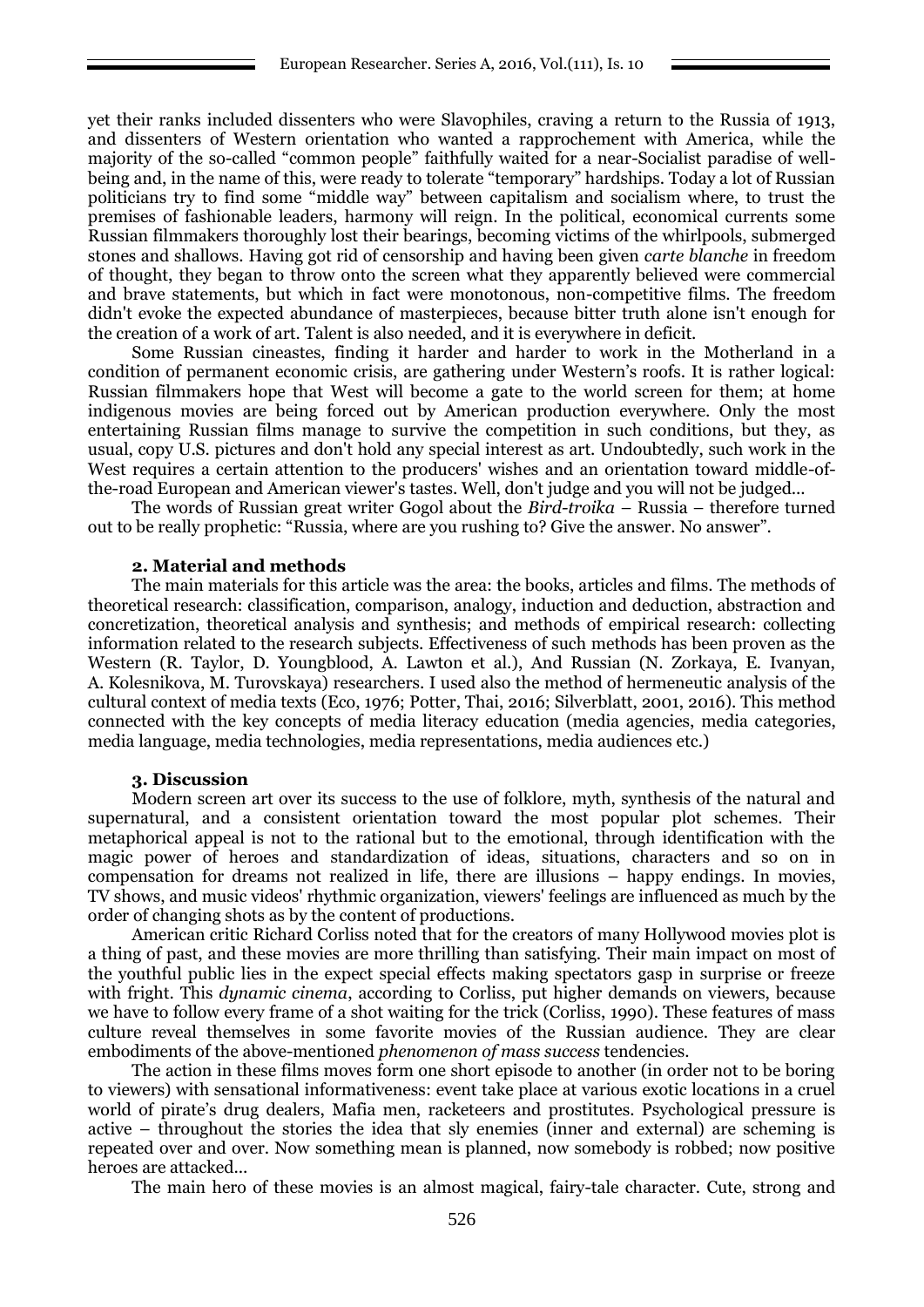smart, he comes out of al supernatural situations safe and sound (an excellent motif for identification and compensation). Many episodes' touch human instincts and emotions (such as fear). There's even continuity, as each story supposes an endless number of sequels. In spite of an absence of technical shine and the presence of numerous mistakes of taste or sense, the common components of these motives are rather professionally presented: fights, chases, shootings, pretty women, alarming music, strong feelings, a minimum of dialogue, a maximum of movement, and other attributes of action films. Other favorites of Russian public are made with similar attitudes and qualities...

Much more firmly than in cinema, these features of mass culture show themselves on Russian TV. Ideally, television should be various, unobtrusive, rich in visual information, and pluralistic without dull teaching and officiousness. Only lately has Russian TV started developing aesthetics for its entertainment packages, rejecting the different demands of the public. There are some intellectual and game shows – even some mass-culture programming – made on professional level. But the border between artistic and inartistic is often erased in a tendency toward documentary, one-day value, "open" formats that reproduce something in its process of becoming an event. This peculiarity of mass communication is an obstacle in determining the aesthetic distance. For examples, platitudinous music videos are show all the time on Russian TV; if a viewer didn't have taste preferences; this could penetrate deep enough into his mind to unconsciously determine them...

The authors of some research accused popular culture creators that they have used improper methods of psychological pressure (constant repetition of the facts, regardless of the truth), distortion of facts and trends, selection of the negative features in the image of political opponents, "sticking labels", "rouge guidance", "playing folksy", a reference to the authorities in order to justify a lie, etc. But mass media text creators always been as 1) honest professionals who build their own stories based on humanistic values, 2) persons who prone to political conformism, and 3) momentary conjuncture artisans.

In fact, media texts relating to the mass (popular) culture, have success is not due to the fact that they supposedly targeted only at people with low aesthetic taste, subject to psychological pressure, easy to believing the lie, etc, but because their authors are responsible for real, worthy of respect and study the needs of the audience, including – information, compensatory, hedonistic, recreational, moral, etc.

The emergence of the "industrial society with absolute inevitability leads to the formation of a special type of culture – the culture of commercial, mass, ... satisfying on the basis of modern technologies a fundamental human need for harmonization of the psychic life of the people" (Razlogov, 1991, p.10). At the same time, mass culture, inconceivable without the media, it is a natural component of modern culture as a whole, to which belongs the majority of all works of art created in the world. It can be considered as an effective way of involving the masses of viewers, listeners and readers in a variety of cultural processes as a phenomenon born of the latest technology (first of all – communication), the global integration and globalization (the destruction of local communities, and the erosion of regional and national borders, and so on).

This definition of mass (popular) culture, in my view, logically fits into the context of the functioning of the media – the systematic dissemination of information (via the media, print, television, radio, film, sound / video, Internet) among the numerically large, dispersed audiences for approval spiritual values and providing ideological, economic or organizational impact on the estimates, opinions and behavior of the people.

V. Propp (Propp, 1976), N. Zorkaya (Zorkaya, 1981), M. Turovskaya (Turovskaya, 1979), O. Nechay (Nechay, 1993) and M. Yampolsky (Yampolsky, 1987) have shown convincingly that the total successful works of mass culture requires the calculation of their creators in the folk style of aesthetic perception, and "archetypes of fairy tales and legends, and their associated archetypes of folk perceptions, meeting, give the effect of the integral mass success favorites" (Zorkaya, 1981, p.116).

Indeed, the success of the audience is very closely linked with the mythological layer of the product. "Strong" genres" – thriller, science fiction, western – always based on the "strong" myths" (Yampolsky,  $1987$ , p. 41). Unusual relationship, but the "real" events – one of the fundamental archetypes (based on underlying psychological structures that affect the conscious and subconscious) fairy tales, legends, – is very important for many popular media texts. O. Nechay, in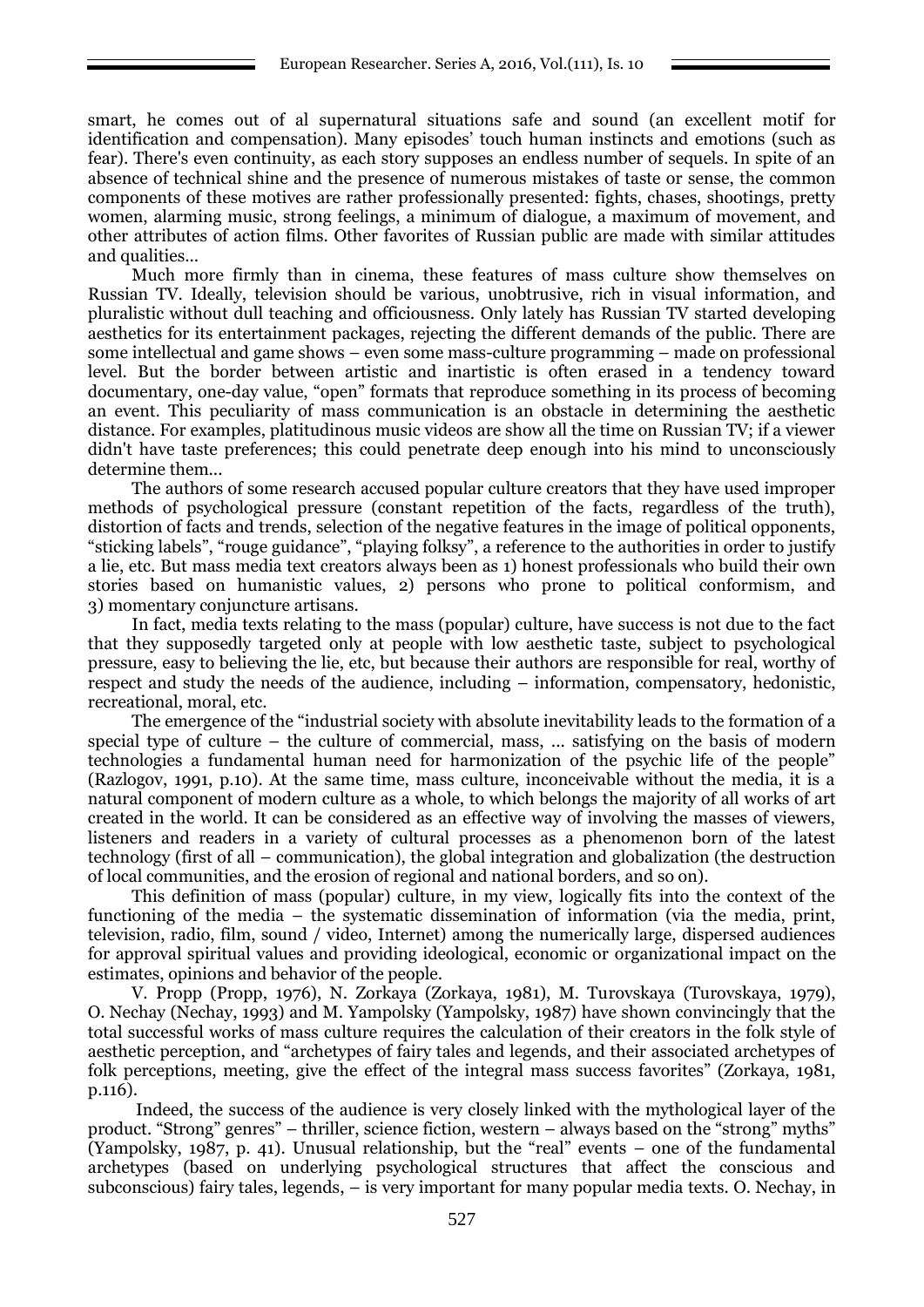my opinion, very correctly noted the important feature of mass (popular) culture – the adaptation of the forms of folklore in society. That is, if the author's text ideal emerges through reality (in the center of the plot – the hero-personality), socio-critical text gives a character taken from the life around (common man), the mass culture are ideal norms in the real environment (Nechay, 1993, pp. 11-13).

However, the biggest influence on the audience has a TV mass culture, focused on the creation of large multi-month (or even perennial!) series of programs and serials. There are "systemically important properties of serial: 1) the duration of the narrative, 2) intermittent him, 3) special story organizations often-series requires a specific identity of their structure and replication of individual blocks, 4) availability through characters, regular characters (or groups of such heroes)" (Zorkaya, 1981, p.59). Plus, these specific properties of TV-show organization as frequency, headings, software, dosing, translational (providing increased sociability).

In addition, the creators of media texts of popular culture take into account emotional tone of perception. The monotony plot situations often lead the audience to the suspension from contact with the media text. That's why professionals arise change episodes, causing shock and soothing reaction, but certainly a happy ending, giving a positive detente. In other words, we can divide of many popular media texts – easily and painlessly – into blocks (often interchangeable). And these blocks were linked clearly thought-out mechanism "emotional extremes" – the alternation of positive and negative emotions caused by the public.

It is worth noting that in many cases, the creators of the mass media texts consciously simplify, trivialize their life untouched by the material, apparently hoping to bring that part of the youth audience, which is now enthusiastically develops computer games, built on those or other actions of the virtual violence. And this, no doubt, has its own logic, because even N. Berdyaev quite rightly wrote that "the masses not attached to the goods and cultural values, and culture is difficult for mass audience in the noble sense of the word, but the technique a relatively easy for them" (Berdyaev, 1990, p. 229).

At the same time, relying on folklore, entertainment, seriality and professionalism of the authors is not sufficient for the success of a large-scale media text of mass culture, as well as the popularity depends on the hypnotic, sensual impact. Instead of primitive devices to the tastes of the masses, professionals guessed "secret subconscious interest in crowd" at the level of "irrational heroism and intuitive illumination" (Bogomolov, 1989, p. 11).

The same subjects, getting to the ordinary artisan or, for example, to S. Spielberg, transforming, collect a variety of audiences on the scale. Masters of popular media culture perfectly use the effect of "layer cake": the creation of the works for multi-level perceptions, calculated on the perception of people of various age, intelligence and taste. There are a kind of semi-stylization, semi-parody interspersed with semi-really with countless allusions to the classic films of past years, direct quotations, with references to folklore and mythology, etc.

For example, for some viewers the text of Spielberg's *Indiana Jones* will be tantamount to the vision of the classic *The Thief of Bagdad.* And for the others, more sophisticated in the media culture – fascinating and ironic journey into the realm of folklore and fairy-tale archetypes, cinematic associations, unobtrusive parody. The film *Frantic* might well be perceived as an ordinary thriller about the disappearance of the wife of an American scientist, who came to the Paris medical conference, but can be perceived as a kind of rethinking and mischievously stylized heritage rich tradition of the detective genre, *noire* thrillers and gangster sagas – from A. Hitchcock to the present day, and even – as a veiled autobiography, directed by Roman Polanski ...

Thus, one of the distinctive features of the present socio-cultural situation in (addition to the standardization and harmonization) is the adaptation of a popular media culture specific *art house* language. Video clips are the good example for perception characteristic of mass audience. It would seem that there was a paradoxical situation: music video very often used the opening of the avantgarde media – whimsical, kaleidoscopic, ragged assembly, complex associative, solarization, the transformation of volumes, shapes, colors and light, flashbacks, rapids, and others special effects. But the audience for them (as opposed to an audience of elite masterpieces and the avant-garde) is very big, mass.

In my opinion, this is not controversial. For example, the youth audience can perceive of post-modern standards, allusions and associations just in a short duration of the clip, because a quick change of plans installation, resilient, dynamic audiovisual rhythm is acceptable even for the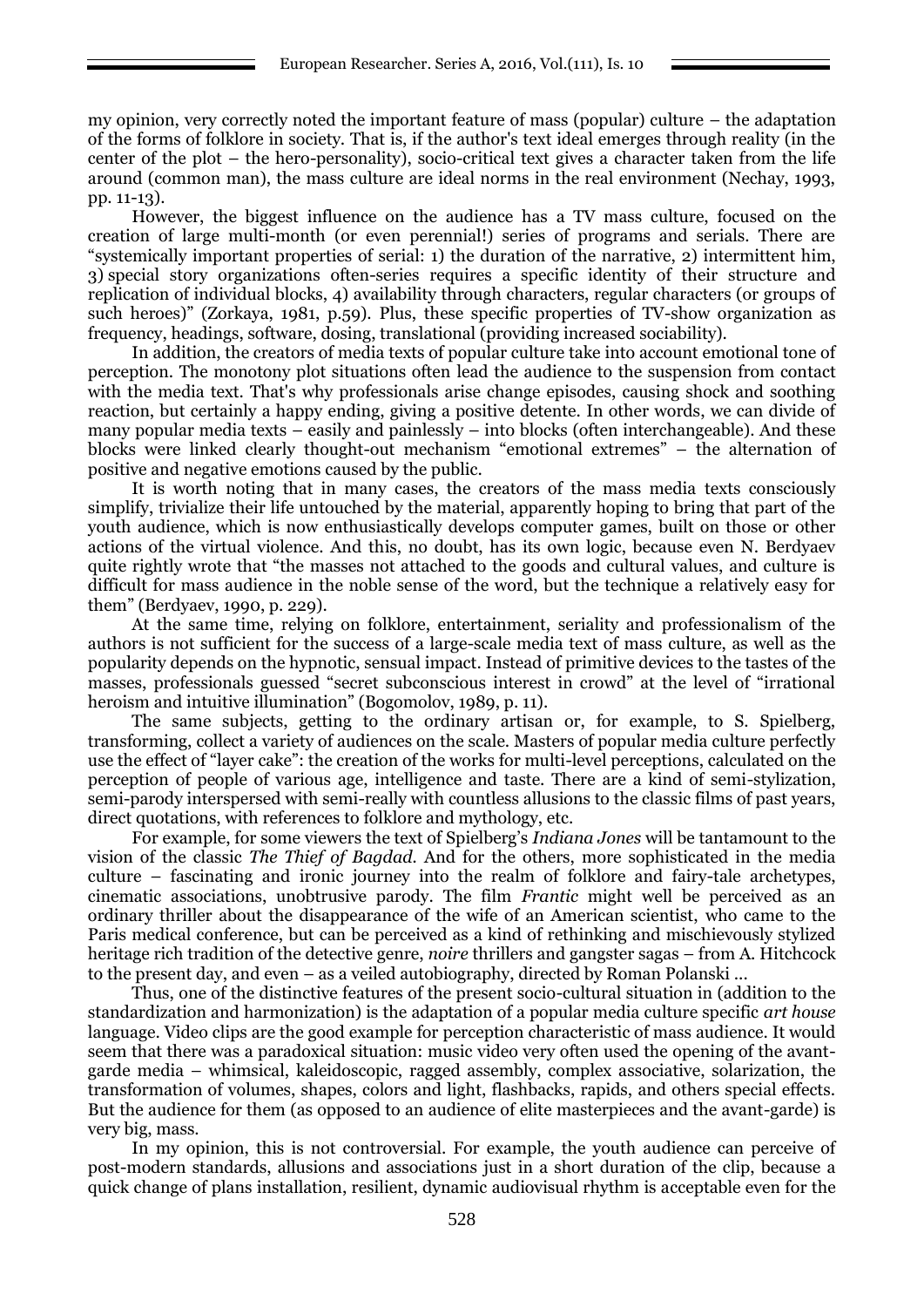most inexperienced in the language of the media person. And this is also effect of pluralistic popular media culture, designed to meet the differentiated audience requests.

The therapeutic effect, the phenomenon of compensation is also important for the success of mass media texts. Of course, personality often wants to get away the emotion from the film, which he/she did not have enough in life. And it is absolutely natural. And Sigmund Freud wrote that "culture must mobilize all its forces to put a limit aggressive primary urges to humans and slow down their displays by creating the necessary psychological reactions" (Freud, 1990, p. 29).

However, some researchers doubt this compensatory function of mass culture. For example, American scientists studied the effects of the behavior of young viewers, depending on the availability of movies viewed in violent episodes, the levels of aggressiveness were measured for 7 days, the analysis of which led researchers to the conclusion that the negative impact of these tapes (Parke, et al. 1977, pp. 148-153).

But, in my view, another sociological concept looks more convincing: there is no direct cause-and-effect relationship between movies and crime, although we can see a great impact in terms of stimulating aggressive tendencies faced by people with unstable or mental disorders, with a weak intelligence.

#### **4. Results**

It is interesting to see how audience preferences changing with respect to one of the most common media texts – films. Remember how those or other works of different levels and genres estimated ten, twenty, thirty years ago, some of them became the favorites of the public. I take the long-term results of the survey of the popular cinema magazine *Soviet Screen*. I will compare the most active audience preferences (readers of *Soviet Screen*) with the average public tastes (boxoffice).

At the same time, of course, I must bear in mind the conditional nature of these figures. Unfortunately, the Russian society in the 1950s -1980s did not open: distortions were characterized not only reports on the crops of grain and cotton, but also sociological studies, and sociology of science itself was in the grip of strong ideological dogmatism. It often happened that the tickets sold, for example, on the French criminal parody *Fantomas* took place in official documents under the guise of income from Soviet cinema... But, of course, the excellent box-office of Russian comedy *Brilliant Hand* (1969) and action *Pirates of the Twentieth Century* (1980) it is impossible to question.

The differences between viewers opinions' profiles of different decades are substantial. In the late fifties and sixties, the Soviet audience chooses (in the *Soviet Screen*'s survey) the best films of the year is mainly notable works of art (*The Fate of Man* (1959) by S. Bondarchuk, *Serioja* (1960) by G. Daneliya & I. Talankin, *Clean Sky* (1961) By G. Chuhray, *Nine Days in One Year* (1962) by M. Romm, *Hamlet* (1964) by G. Kozintsev, *We'll Live till Monday* (1968) by S. Rostotsky).

I am convinced that such a choice audience besides the artistic quality of the films, not least due to the time uplifting, arose in the era of the "thaw" mass faith young audiences in a final and irrevocable overcoming past "errors" and "mistakes" in the progressive construction of a "bright the future". Although this historical and cultural period was contradictory and inconsistent, film critics of those years basically gave viewers loyal artistic landmarks, maintaining significant works of art that in some way reflected in the audience likes and dislikes.

"Thaw" seemed to disclose the true talent of limitless possibilities. Very expanded film production: 102 films in 1958 instead of 10-12 in the early 1950's. Mikhail Kalatozov (1903-1973), Sergey Urusevsky (1908-1974), Mikhail Romm (1901-1971) found its second wind in their cinematic careers. Bright, impressive director debuts of Gregory Chuhray (1921-2001), Marlen Hutsiev, Georgy Danelia: movies of these debutants received prizes at festivals, the audience and the press were discussed about. In the early 1960s confidently declared themselves Andrei Tarkovsky (1932-1986), Vasily Shukshin (1929-1974), Sergei Parajanov (1924-1990), Elem Klimov (1933-2003), Larisa Shepitko (1938-1979), Andrei Konchalovsky, Mikhail Kalik and Mikhail Bogin...

But at the same time, the film of Marlen Hutsiev *I Am Twenty* was banned for several years. The young characters of this film honestly tried, but naive and romantic, to understand the history, the present and themselves… The ambiguity of those years there has been, perhaps, all those who he wrote of "the era of Khrushchev".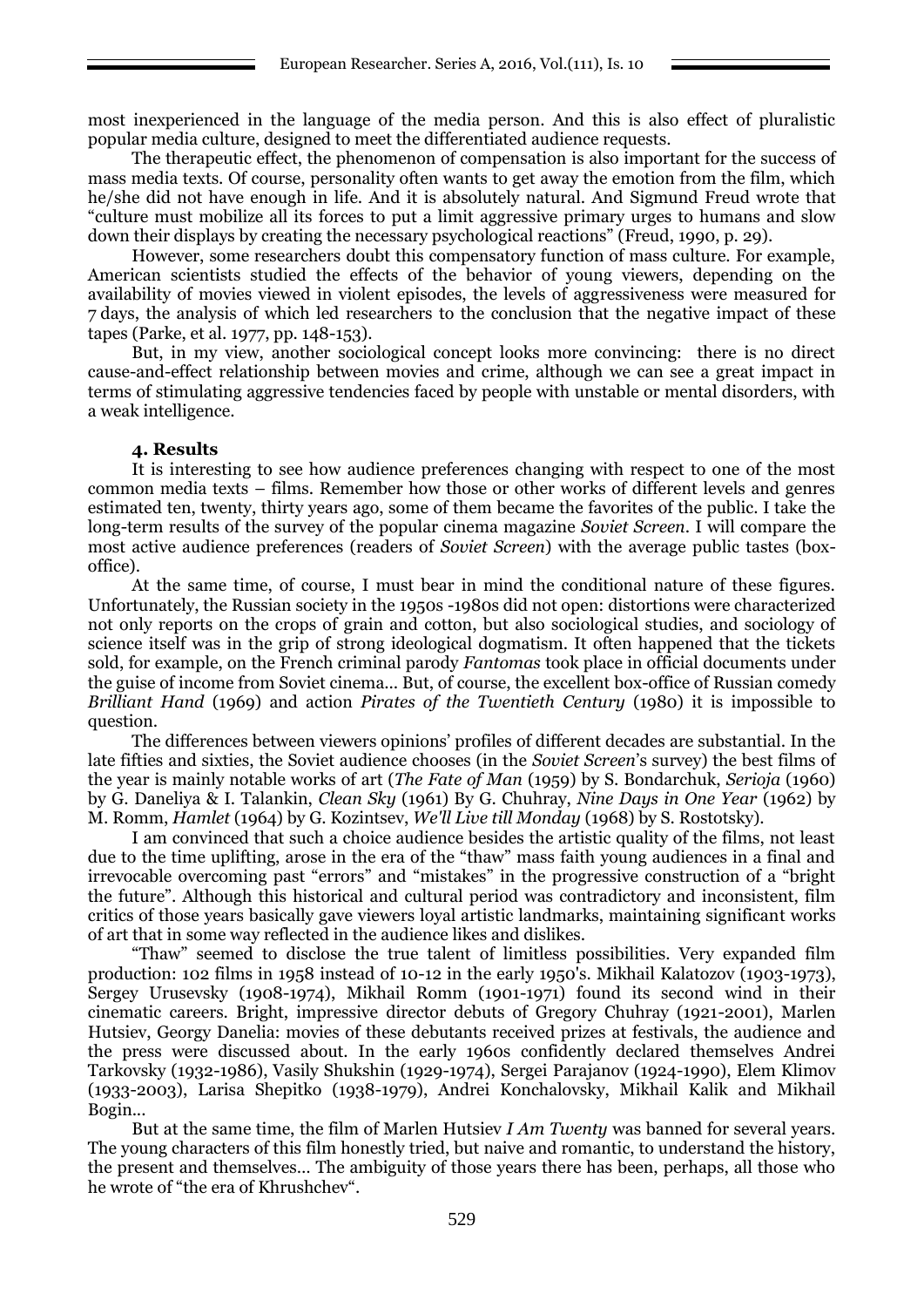Instead, the idea predominated loyalty to the leader began to cultivate the idea of collectivity as in "lower", and the "higher" spheres of life. Joyous scenes of factory and amicable collective teams, school classes, families strong, conquerors of virgin lands, workers of district committees and regional committees flooded the "average" movies late 1950s – early 1960s. Instead, almost completely extinct historical-biographical genre, like mushrooms after rain multiplied lyrical comedy, detective, drama and melodrama, thoroughly revived forgotten by the time.

Thrown from the rostrum of the slogan "Our children will live under communism!" implicitly or directly defined the ideological orientation of many films. Of course, the authors of these pictures trying to avoid the extremes of the previous years – the apparent distortion of facts, outright lies, etc. But still in the course of "sticking labels", "guidance rouge", and "vulgar games"…

One of the ideas dominated considerable number of films that time was intended to assure the audience that in order to "catch up and overtake" remains only one last effort, the existing minor flaws can be corrected as soon as possible "healthy team." Cinema conveyor 1960s (especially their first half), followed by its predecessor the 1930's and 1940's was infused with propaganda exalted ideals of universal enthusiasm, determined struggle, cheerful and quick to overcome any difficulties and obstacles. The enemy, however, was different: instead of "enemies of the people", pests and spyware sixties film heroes fought mainly from the harsh environment, easily removable disadvantages in everyday life. It was not easy to imagine the entertainment picture, devoid of this ideological "stuffing"...

As in previous decades, to mass culture in the late 1950's - early 1960's was characterized by political confrontation, clearly noticeable even in such seemingly exotic picture as *Amphibian Man* (1962), the authors of which, along with the spectacular underwater camera did not forget about the criticism of the "cruel laws of bourgeois society."

With the advent of Leonid Brezhnev began a gradual pullback to the "thaw" position. A solid "shelf" of banned talented films (*Electricity Homeland* by L. Shepitko, *Angel* by A. Smirnov, *The Commissioner* by A. Askoldov, *Andrei Rublev* by A. Tarkovsky, *Assya's Happiness* by A. Konchalovsky) formed by the end of the 1960's. Kremlin campaign of "pacification" of the Czechoslovak democracy (1968-1969) followed by a tightening of censorship and a new blow to the "unreliable" intellectuals. Such famous filmmakers as H. Gabay, M. Kalik, M. Bogin emigrated from Russia... Perhaps, 1968 year became a kind abroad, leaving behind the hope for reform, set back in fear of the "Prague Spring". This was the beginning of a powerful offensive of the conservative forces in all directions.

In fact, a film needed a society that is slowly but surely went on extensive way to the sociopolitical and cultural crisis? Cinema of problems of "moral anxiety"? Cinema, satirically presents abominations life? Enough joking... Of course, Soviet cinema of 1970s needed a very different model of "manual", obedient superiors movie, ready for all the most reckless call "from above" obsequious to take the salute. Cinematograph of 1970s, how it was understood by the then leaders, desperately needed the film coming out of the servile principle of "What would you like?"

By that time, promise on building by 1980 the material and technical base of communism were recognized voluntarist. Stopped in mind an explicit "limes" exaggerated slogans calling in a few years to overtake America in all major economic indicators. Prospects were pushed into the indefinite future. By the end of the 1970s it came down to the "winged" thesis everywhere are reminded that the economy of "mature socialism" must be economical...

But it would be wrong to say that Soviet popular culture of 1970d - first half of the 1980s entirely consisted of conformist films. A. Tarkovsky, V. Abdrashitov, E. Klimov and some others try to say their independent words in cinema art.

But as in previous years, Soviet mass culture flourishes in a historic theme. Total ideological trend towards straightening sharp corners, transforming the story into an endless series of victories, used well-proven in the past reception "figure of silence" (or, in other words, "selection", the selection of only winning a propaganda term trends). At that time, there were so-called "closed zone", which was not accepted even mention. For example, many real historical figures are automatically excluded from the film-plots. A similar fate was with problems associated with mass repression during collectivization, 1930s-1940s, etc. The attempt to understand the story without retouching, openly and honestly (*Test on the Road* by A. German, *The Commissioner* by A. Askoldov) met while in the dense bureaucratic-reinsurance bayonets.

In a strong documentary *Star of Vavilov* (1985) by S. Dyachenko A. Borsyuk the first time in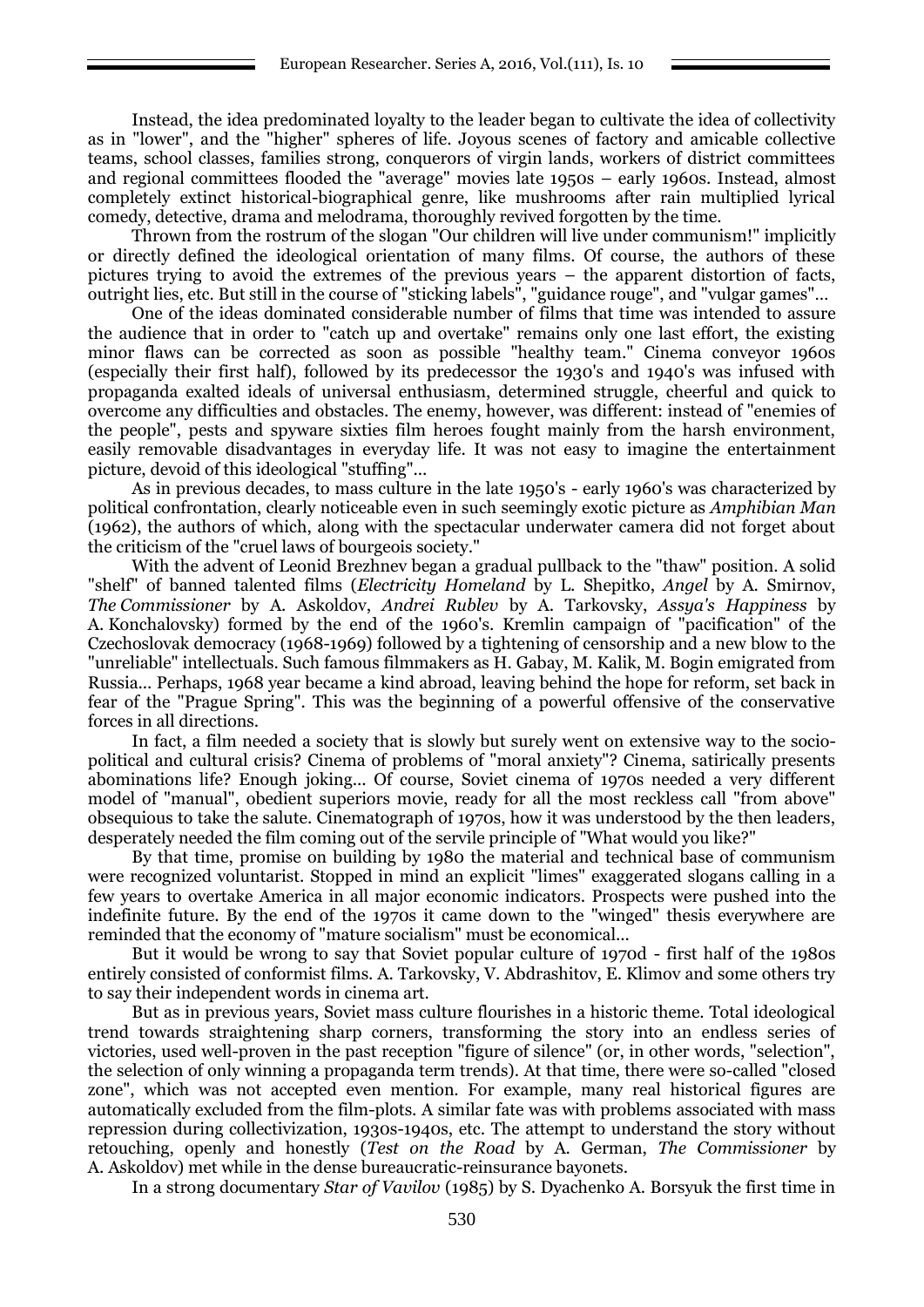Russian cinema lifted the veil of silence surrounding the vicious activities of Academician Lysenko and his supporters dearly cost the country's agriculture. Alas, all the previous years, the movie carefully avoiding the subject, producing iridescent films on how the personal initiative of energetic young business man executives breaks down any barriers (*A man in his place,* 1973; *With joy and courage,* 1974).

The curious metamorphosis there have been on the Russian screen and in the interpretation of the theme of Stalinism. The anti-stalinist film by Gregory Chuhraja *Clean Sky* (1961) won the main prize of the Moscow Film Festival and earned success with the audience, but... in 1970s has been securely hidden on the shelf - away from cinemas and television screens. Since the mid of 1960s any mention of the bloody crimes of Stalinism practically disappeared in the Soviet cinema. The image of Stalin from film to film became more and more impressive and solidity, which eventually led to *Victory* (1985) by E. Matveev and *Battle for Moscow* (1985) by Y. Ozerov.

Almost until Gorbachev's perestroika some film directors seeking to reflect the story without gloss front, objectively and truthfully, it was necessary to build many of their works on line hints and allegories, and even in parabola form. A classic example of the historical and political overtones – the wonderful film *My Friend Ivan Lapshin* (1981) by A. German, which tells the dramatic time of 1930s.

But the most bitter truth, as we know, is much more expensive than a sweet lie. Trouble Russian historical cinema previous decades was that instead of talking about what had happened, he was all the time trying to dream on what could happen in an ideal circumstances, issuing these dogmatic fantasy for reality.

So, although the ordinary mass culture film implies (and usually does) rather significant box office success, it does not pretend to be mandatory laurels rolling leader. Moreover, I will take the liberty to say that there is even a non-cash mass culture - an inevitable consequence of the desperate lack of professionalism and creative authors of insolvency.

At first glance, there is a clear contradiction here: how is it - mass culture and without a mass audience? But in practice, everything is easier: opus, originally conceived as a mass culture, actually turns helplessly as dull and boring, that suffers a financial collapse. In the West, this also occurs quite often...

Of course, it would have been very naive view of the relationship "media - audience" in a unilateral way: the audience tried to view of Andrei Tarkovsky and Alexei German, but Ministry of Cinematography gave the way for popular culture only. For example, the concentration of the audience senses to love experiences had a kind of therapeutic sense, allowed to transfer to the authorities that permitted the channel all the negative emotions that have accumulated in real life (especially the female half of the audience).

But do they themselves did not have the audience craving for this kind of vivid, emotional spectacle?

The fact of the matter is that we need sometimes for strong emotional shocks - whether on a detective or love story. However, it is believed that the mass success of the messages and the success of true preferences - things sometimes different. Millions can read, listen to some media text, but the positive appreciation of these media text is another thing. Or, on the contrary, the opinion of a specialized readers may not be the benchmark for the overall situation, since not all people read newspapers and have such a steady commitment to culture, to fill out forms and send them to the editor.

This is partly true. For example, the film chronicles the lead in the questionnaire does not mean the same championship in the Russian box office, where the first place firmly hold the film entertainment plan. And it is natural, because the profile of the best films of the year meet, as a rule, the most active viewers.

However, the total rental statistics confirm the randomness of readers ratings of *Soviet Screen.* Almost all (with few exceptions) the leaders of the Russian screen of 1960s - 1980s in some manner entered the top twenty according to the survey of the magazine. Thus, the *Pirates of the Twentieth Century* (1980) by B. Durov, become a truly champion (86.7 million spectators for the first year), took to the eleventh place in a magazine profile. Melodrama *Moscow Does Not Believe in Tears* (1980) by V. Menshov, which has sold over 84 million tickets, - in the first place. Comedy of L. Gaidai *Prisoner of the Caucasus* (1967) and *The Diamond Hand* (1969), collected on 76 million fans turned out in the seventh and eighth places. A dozen leaders were operetta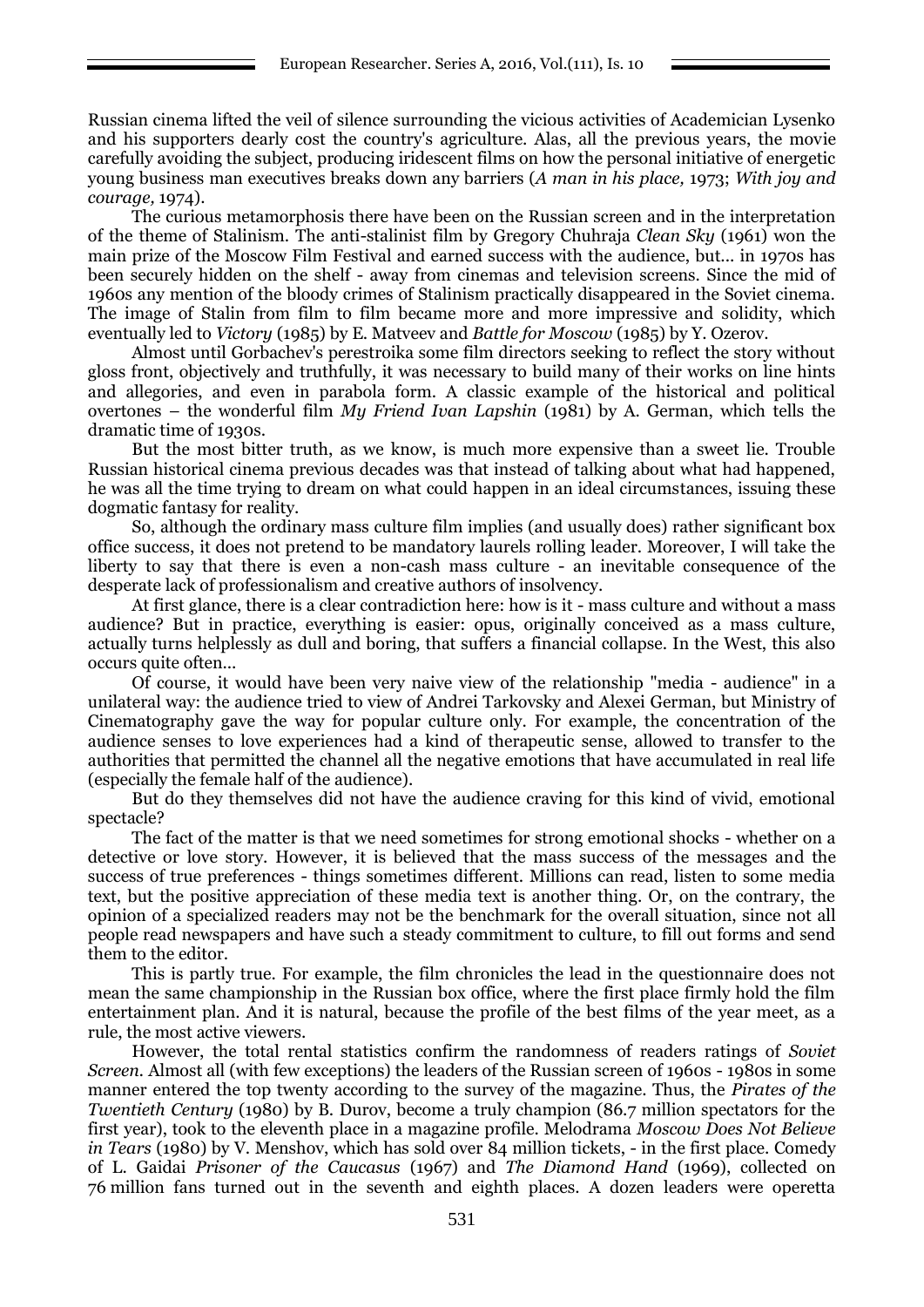*Wedding in Malinovka* (1967) by A. Tutyshkin (74 million viewers and eighth place in the magazine's readers), *Crew* (1979) by A. Mitty (71 million) and *Shield and Sword* (1968) of V. Basov (68 million), got the second place in a poll of readers. The same can be said about the *Headless Horseman* (1976) by V. Vaynshtok (68 million viewers), *The Dawns Here Are Quiet* (1972) by S. Rostotsky and *Amphibian Man* (1962) by V. Chebotarev and G. Kazanski (65 million viewers).

In general, the results of the total rental entertaining movies since the late 1960s, more and more often become leaders. And in all these years, the most popular genres has always been comedy *Gentlemen of Fortune* (1972) by A. Sery (65 millions), *Ivan Vasilyevich Changes Occupation* (1973) (60 millions) by L. Gaidai, *Afonya* (1975) by G. Daneliya (62 millions), *Office romance* (1976) by E. Ryazanov (60 millions); adventure, detectives, *Crown of the Russian Empire* (1974) by E. Keosayan, *Tavern on Pyatnitskaya* (1976) by A. Faintzimmer (54 millions), *Petrovka 38* (1980) by V. Grigorev (53 millions). *Ten Little Indians* (1988) by S. Govoruhin (33 millinons); melodrama *Stepmom* (1973) by O. Bondarev (59 millions), *Queen of the Gypsies* (1976) by E. Lotjanu (64 millinons), *Guys* (1982) by I. Babich (38 millions), etc.

As a result, it can be concluded that the Soviet Screen's viewers-readers' preferences sufficiently representative reflect the tastes of the general audience. And in terms of genre, "cash" and "personal" leaders are very similar: since the late 1960's to 1980's the comedy, action adventure and melodrama dominated regardless of the change of years.

However, there are significant differences. Among the box-office favorites the films of high artistic level were very rare, but we can see a lot of original works of art in the list of the prizewinners of Soviet Screen.

Here is interesting evolution of personal preferences of the public. In the 1960's in the top ten of Soviet Screen includes such outstanding works as *Welcome, or No unauthorized entry is prohibited* (1964) by E. Klimov, *The Road* (1954) by F. Fellini and *Ashes and Diamonds* (1957) by A. Wajda...

Since the beginning of the 1970 tastes of the audience, of course, began to change in a different way - in the first place in Soviet Screen's film winners are increasingly mediocre artistically tape (*Stepmother, Young wife, Guys* and others.). Serious cinema (*The Beginning* by G. Panfilov, *The Red Tent* by M. Kalatozov, *Monologue* by I. Auerbach, *Red Kalina* by V. Shukshin, *Romeo and Juliet* by F. Dzeffirelli, *[They Shoot Horses, Don't They?](http://www.kino-teatr.ru/kino/movie/hollywood/30629/annot/)* by S. Pollack) takes the lead much less.

My twenty years of experience in Youth film club and a special course on media culture in several universities, suggests that, at least since the mid 1970s, the preferences of young viewers were just close to leaders of *Soviet Screen: Irony of Destiny* (1976), *Office Romance* (1978), *Railway Station for Two* (1983), *A Cruel Romance* (1984) by E. Ryazanov, *Young Wife* (1979) by L. Menaker, *Moscow Does not believe in tears* (1980) by V. Menshov, *You cannot dream...* (1981) By I. Frez...

By the way, the success of movie of I. Frez is explained by the fact that for decades the Russian films on the so-called youth theme almost always had considerable success with audiences, but with them, and there were all sorts of metamorphoses. Alas, in some pictures about young people *(Minors, This is What We Do Not Pass, Found Guilty, My Anfisa* and others) did not even attempt to approach the analytic drama of M. Osepyan *Three Days of Victor Chernyshev* (1968).

The second half of the 1980's - early 1990's drastically changed the theme of the youth cinema. If the well-known film by J. Raizman *And if this is love?* (1962) affirmed the right of students to friendship and love, not overshadowed by petty-bourgeois gossip, then in the late 1970's - early 1980's this right was already the undisputed (*At the end of the world, Draw, School Waltz, You cannot dream...*). It was about the diversity, the complexity of thought and feeling young, their contradictory relationship with each other, to adults, to the first independent steps, victories and defeats. And finally, the "perestroika" and *Little Vera* (1988) by V. Pichul became the first sign in a series of subsequent films defending the right to freedom of young sexual relations.

But, as they say, not a single sex: in a shot in the second half of the 1980 *Outsiders* by S. Bodrov openly spoke of society's fault for crippled lives of young characters, you feel useless freeloaders. Faced with spiritual callousness and bureaucratic world of adults, children from the provincial amateur ensemble willy-nilly trying to adapt to the world, and paid him the same indifference...

Breaking the barriers of censorship provoked a stormy tide exposing and convictions of films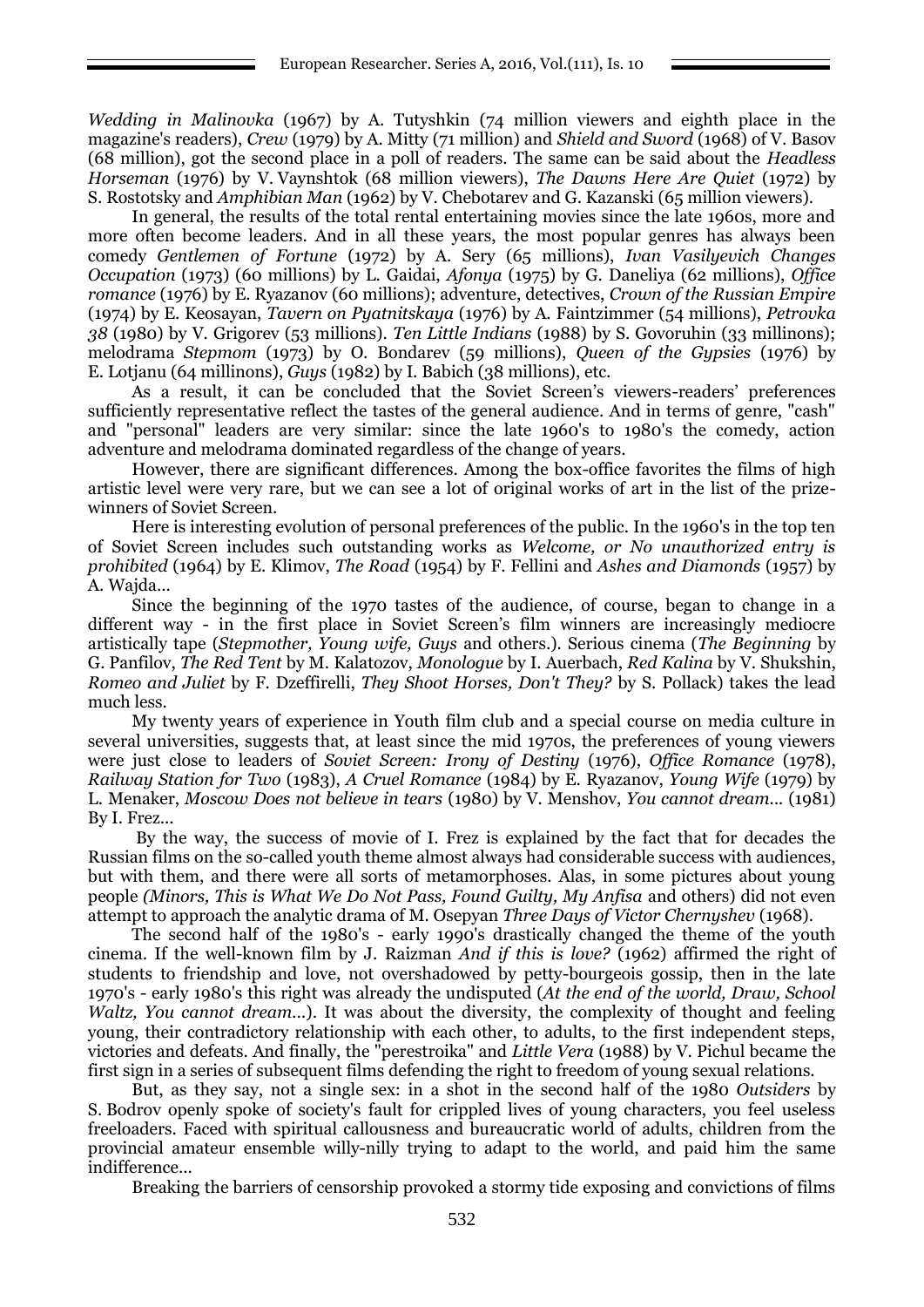on youth theme, Russian cinema has tried to catch up. The story of those years (*Arsonists, Accident - daughter of cop,* etc.) were transferred from the latrine in the cooler, from dilapidated barn – in the darkness of the cellar. Violence, drug addiction... Scene motives of the famous *Stuffed* (1983) by R. Bykov also been put on stream and perfected, as they say, "one hundred percent". Schoolexposing the subject enlarged picture *Blackmailer, Temptation, Publish, Dolly,* etc.

The appearance of this kind of new conjuncture in the films about youth, in my opinion, was quite natural: the filmmakers who have received long-awaited opportunity to speak openly about their everyday concerns, hastened to shout, throw on the screen all that bothered them for years. Alas, in most cases it was a superficial journalism, made up of collections of similar scenes, moving from one film to another, which negates the critical pathos declared straightforward ideas.

As a result, in the mid 1990s came the inevitable tide of youth film wave.

About two dozen "youth" films annually came out on Russian screens in 1989-1991. And in 1992 - even thirty. But since 1993 a gradual decline occurred.

Among these films met sometimes worthy of the work of talented artists (*Dyuba-dyuba* by A. Hwan, *Love* by V. Todorovski, *Nastya* and *Heads and Tails* by G. Danelia), but overall, I think, found the desire to reorient youth topic in the direction of pure entertainment, you know, unfortunately, not at the level of Robert Zemeckis (*Back to the future*), or Claude Pinoteau (*Boom*), and in the spirit of kitsch.

When the Russian political and economic system of the 1970s - 1980s tried to mask the numerous cancers demagogic talk and promises, it caused a massive rejection, especially among young people. The mood of frustration, passive, often not fully aware of the silent protest of young looking output. And found his passion in the "no" rock music, entertainment films, immerse the viewer in a fabulous and fascinating world with active, purposeful, suffering and finds happiness heroes...

If on the screen and appear problematic movies, they often found themselves in a situation "least favored" as in the box office. As a result, the following happened: the critic has lost the confidence of the reading Film viewers. And, choosing between dull, ponderous "custom-made" films and entertainment, even a low level, the audience inevitably inclined to the latter.

What movies have received the lowest scores of spectators? In the 1970s worst were called films, in fact, very weak (*Last Days of Pompeii* (1973), *Hello. River* (1979). Boring and bad work is not saved by the rolling and the questionnaire the failure of even a spectacular and entertaining genre...

From 1980 to 1985 Soviet Screen did not dare to publish a "black list" of audience dislikes. This break, in my opinion, is not accidental. At the turn of the 1970s - 1980s most sharply delineated cinema crisis and the rental system. During the seven seals were data on circulation patterns and their assigned categories of quality, extremely sparingly published sensations...

Then in the top ten of the magazine editorialized profiles settled tape-burning, more than superficially reflect the real political and historical events (*Event of 36-80 Square, Victory*, etc.).

And if each new series about the adventures of the beautiful *Angelique* gathered about forty million viewers, it became a real box-office champion "soap" Mexican melodrama *Yesenia* (1971), attended by about a hundred million viewers for the first year of the demonstration. She is ahead of even such acclaimed champions as *Pirates of the Twentieth Century* and *Disco Dancer.*

Of course, typical of popular culture phenomenon of compensation - a natural result of the viewer's contact with art make up the missing human feelings and emotions. This popular movie differentiated and is designed for people with different tastes. Sometimes the impact of the next blockbuster based on the professionalism of the director, the actors, the operator, composer, artist, able to create a bright, attractive shape sight. Or so, at first glance, paradoxical option: the film is bad and has been forgotten, and the music is so good to him that continues to be performed and the public likes.

However, the general trend of viewing thrust to mass culture, no doubt, and remained at the turn of the twenty-first century. Just out of cinema audience moved to the home screen.

### **5. Conclusion**

So, on the basis of the foregoing, it can be concluded that the media texts of popular culture obliged to a variety of factors for its success. These include: reliance on folklore and mythological sources, constancy metaphors, focus on consistent implementation of the most persistent plot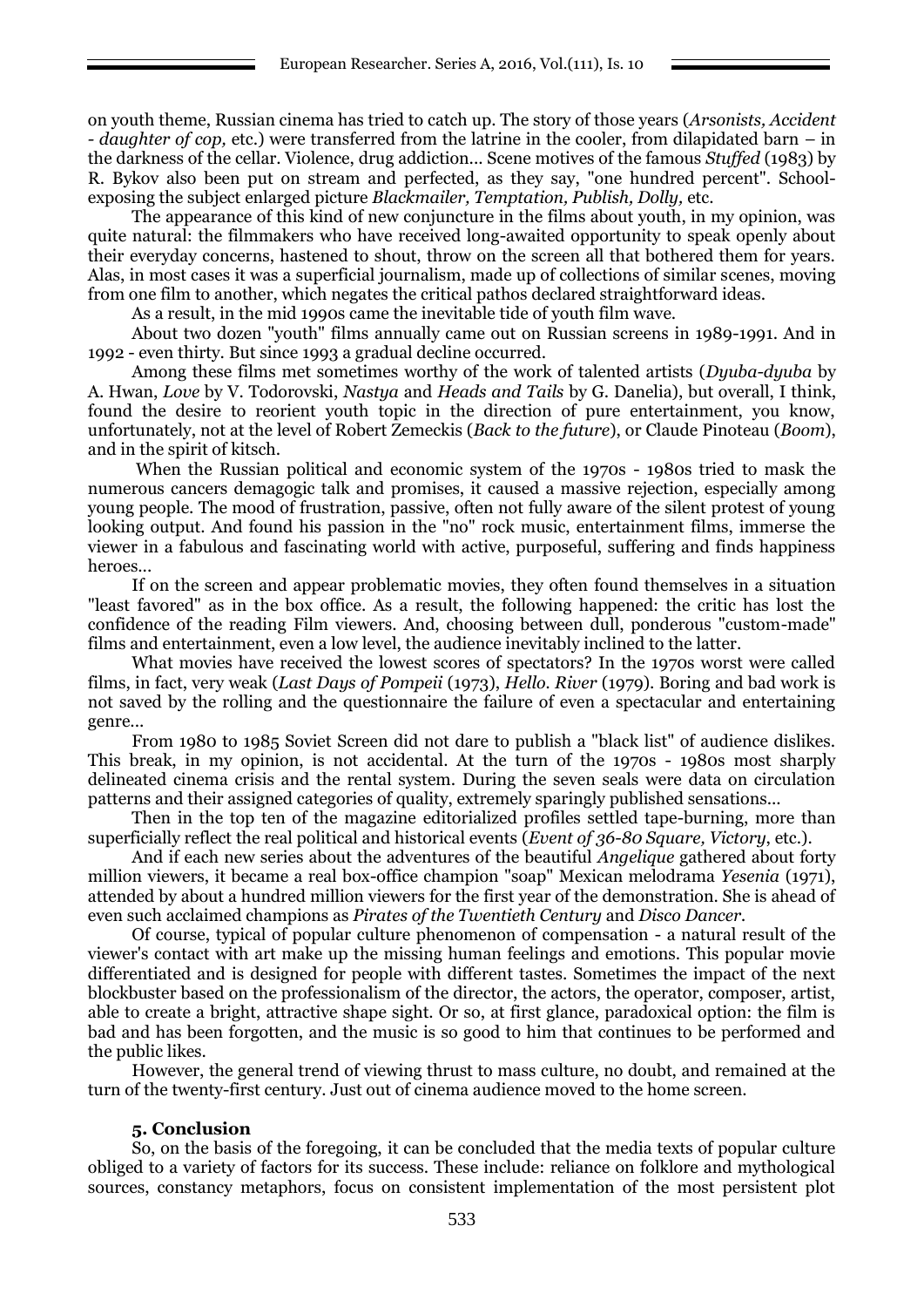schemes, the synthesis of the natural and the supernatural, the appeal not to rational and emotional, through the identification of (imaginary transformation in of active characters merge with the atmosphere, the aura of works), "magic power" of heroes, standardization (replication, unification, adaptation) ideas, situations, characters, etc., mosaic, seriality, the compensation (of the cherished illusion, but not come true desires), the happy ending, the use of such rhythmic organization movies, TV shows, clips, where the feeling of the audience with the content of the frame affects the order of their shift; intuitive guessing subconscious audience interests, etc.

# **References**

1. Berdyaev, N.A. (1990). The destiny of man in the modern world. *New World.* № 1, 207- 232.

- 2. Bogomolov, Y.A. (1989). Movies on every day... *Literary Gazette.* № 24, 11.
- 3. Corliss, R. (1990). Dina-movies attacking. *Video-Ace Express.* N 1, 8.
- 4. Eco, U. (1976). A Theory of Semiotics. Bloomington: Indiana University Press.
- 5. Freud, S. (1990). Dissatisfaction of culture. *Cinema Art.* № 12, 18-31.
- 6. Nechay, O.F. (1993). Film education in the context of literature. *Specialist.* № 5, 11-13.
- 7. Parke, R.D., Berkowitz, L., Leyens, J.P., West, S.J., Sebastian, P.J. (1977). Some Effects

of Violent and Nonviolent Movies on the Behavior of Juvenile Delinquents. *Advances in Experimental Social Psychology*. N.Y. Academia Press, № 10, 148-153.

8. Potter, W.J., Thai, C. (2016). Conceptual Challenges in Designing Measures for Media Literacy Studies. // *International Journal of Media and Information Literacy,* 2016, Vol. (1), Is. 1, pp. 27-42.

9. Propp, V.Y. (1976). *Folklore and Reality.* Moscow: Art, 51-63.

10. Razlogov, K.E. (1991). Paradoxes of commercialization. *Screen and Stage.* № 9, 10.

11. Sherkovin, Y.A. (1973). *Psychological problems of mass communications.* Moscow: Thought.

12. Shestakov, V.P. (1988). *Mythology of XX Century.* Moscow: Art.

13. Silverblatt, A. (2001). Media Literacy. Westport, Connecticut – London: Praeger, 449 p.

14. Silverblatt, A. (2016). Reflections on Information Literacy. *International Journal of Media and Information Literacy, 2016, Vol. (1), Is. 1, pp. 54-71.*

15. Turovskaya, M.I. (1979). Why does the viewer go to the movies. *Genres of Movie.* Moscow: Art, 319 p.

16. Usov, Y.N. (1993). *Basics of screen culture.* Moscow: New School.

17. Usov, Y.N. (1995). *In the world of screen arts*. Moscow: SVR-Argus.

18. Yampolsky, M. (1987). Polemic notes about the aesthetics of the mass of the film*. Transcript of the meeting of the "round table" of film critics*. Moscow, 31-44.

19. Zorkaya, N.M. (1981). *Unique and Replicate.* Moscow: Art.

УДК 37

# **Кинематограф: фавориты аудитории**

Aлександр Федоров <sup>а</sup>

<sup>а</sup>Ростовский государственный экономический университет, Российская Федерация ул. Инициативная, 48, Таганрог, Ростовская область, 347936 Доктор педагогических наук, профессор E-mail: 1954alex@mail.ru

**Аннотация**. Cовременное искусство экрана над своим успехом обязано использованию фольклора, мифологии, синтезу естественного и сверхъестественного и последовательной ориентации на наиболее популярные сюжетные схемы, обращением не только к рациональному, но и к эмоциональному (в том числе – посредством идентификации с волшебной силой героев), стандартизации идей, ситуаций, характеров и т.д.; а в качестве компенсации не реализованных в жизни желаний, возможно, иллюзорный,